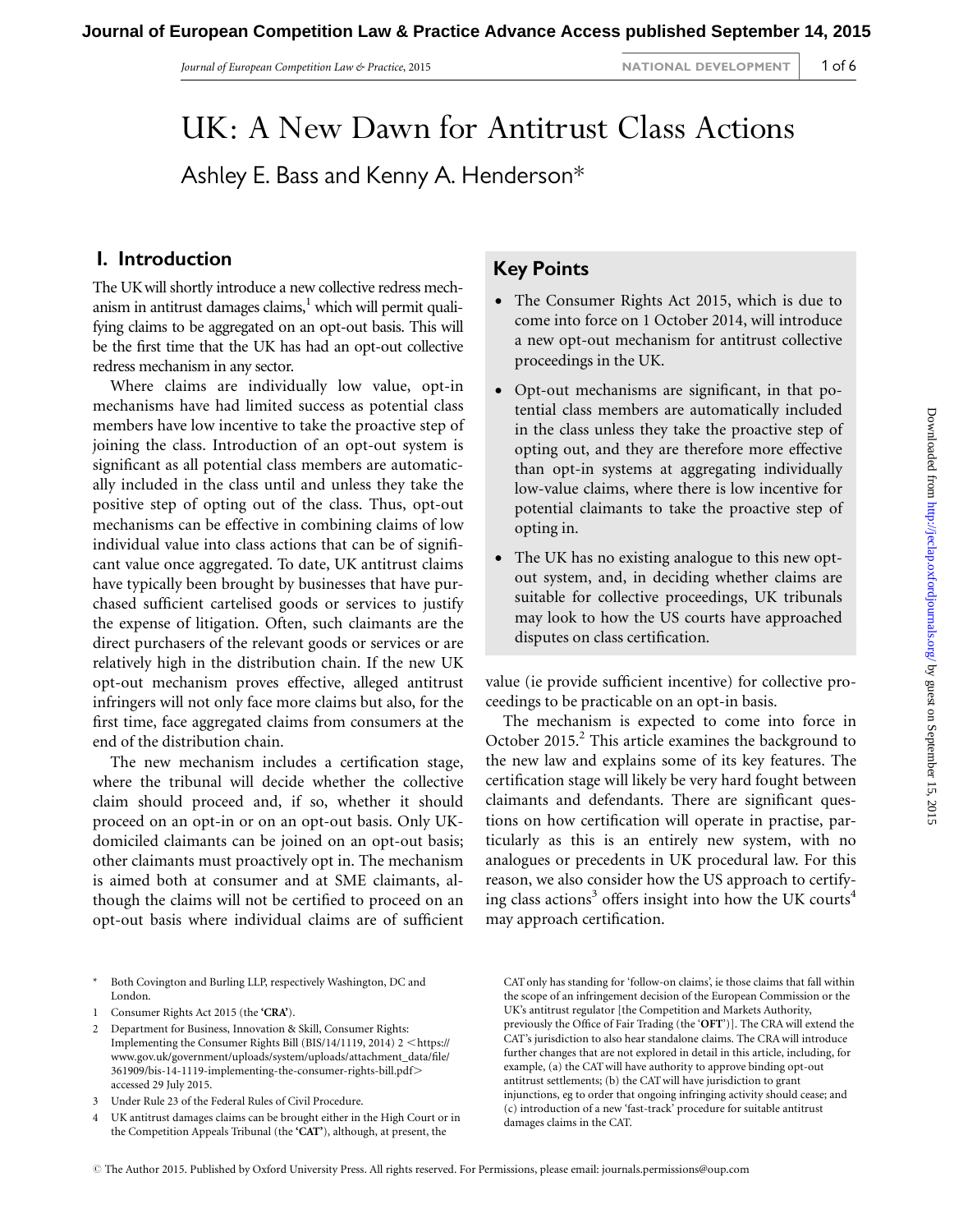### II. Background

Reform of collective redress mechanisms has been under consideration for several years at both the EU and UK levels. The recent EU Antitrust Damages Directive<sup>5</sup> was introduced to 'improve the conditions for consumers to exercise the rights that they derive from the internal market, $6<sup>6</sup>$ including consumers' right to pursue redress for losses caused by antitrust infringements (both for cartel and cartel-like infringements and for abuse of dominant position infringements). The Antitrust Damages Directive, which must be transposed into national law by December 2016, mandates a number of minimum standards that Member State courts must adhere to in antitrust claims, including a presumption of harm where there has been an antitrust infringement and a requirement for Member State courts to provide for disclosure of evidence from defendants and third parties.<sup>7</sup> Although there was much debate during the consultation period and legislation stage, the final form Antitrust Damages Directive does not provide for a European-level collective redress mechanism. In June 2013, the European Commission published a non-binding recommendation $\delta$  that Member States should have collective redress mechanisms available to citizens to obtain compensation caused by violation 'of rights granted under Union Law, $9$  including antitrust violations, but that collective redress mechanisms should operate on an opt-in, rather than an opt-out, basis.<sup>10</sup>

In the absence of EU-level legislation on collective redress, several Member States have introduced systems into their national law. The new UK opt-out system has been introduced at least in part on account of perceived shortcomings in the UK's pre-existing mechanisms for collective redress. We briefly summarise these mechanisms below.

(i) An opt-in collective redress mechanism for antitrust claims has been available to 'specified bodies' in the UK since 2003, pursuant to section 47B of the Competition Act.

5 Directive 2014/104/EU of the European Parliament and of the Council of 26 November 2014 on certain rules governing actions for damages under national law for infringements of the competition law provisions of the Member States and of the European Union Text with EEA relevance [2014] OJ L349/1.

7 Ibid., Art 5(1).

- 9 Ibid., Art. 1.
- 10 Ibid., Art. 21.

The Consumers Association (known as Which?) is the sole specified body, and has brought proceedings under this mechanism on a single occasion. In 2007, Which? brought a claim in the CAT against JJB Sport plc ('JJB'), seeking damages in relation to price fixing of England and Manchester United football shirts during 2000 and 2001. This was a follow-on claim, following an infringement decision by the OFT in 2003 that imposed fines totalling £16 million on companies including JJB, Manchester United plc and Umbro Holdings plc. Despite the claim being well publicised, only around 550 individuals joined the claim, having purchased almost 1,000 shirts between them, $^{11}$  representing less than 0.1% of the estimated  $1.2-1.5$  million<sup>12</sup> shirts purchased.<sup>13</sup>

(ii) Another existing collective redress mechanism in the UK is the rarely used representative action, $14$  which is available for persons with the 'same interest' in a claim. However, the English courts have interpreted the scope of 'same interest' narrowly, and attempts to use the representative action in an antitrust context failed both before the High Court and the Court of Appeal in Emerald Supplies Ltd v British Airways.<sup>15</sup> In Emerald Supplies, two flower importers, Emerald Supplies and Southern Glass House Produce attempted to bring a representative action for damages against British Airways for its involvement in a price-fixing cartel relating to air freight charges. The flower importers purported to act as the representatives of groups of consumers of freighted goods who were the direct or indirect purchasers of the cartelised air freight services. The Court of Appeal upheld the High Court's decision to strike out the representative element of the claim, including because the representatives could not show that all members of the proposed class had the 'same interest' in the claim for the purposes of Rule 19.6.

The low uptake of the football shirt price-fixing case brought by JJB and the failed attempt to bring a representative action in Emerald Supplies contributed to the UK Government's decision to introduce an opt-out collective redress mechanism through the CRA.<sup>16</sup>

12 <[www.ucl.ac.uk/laws/judicial-institute/files/](www.ucl.ac.uk/laws/judicial-institute/files/Improving_Access_to_Justice_through_Collective_Actions_-_final_report.pdf) [Improving\\_Access\\_to\\_Justice\\_through\\_Collective\\_Actions\\_-\\_final\\_report.](www.ucl.ac.uk/laws/judicial-institute/files/Improving_Access_to_Justice_through_Collective_Actions_-_final_report.pdf)

[pdf](www.ucl.ac.uk/laws/judicial-institute/files/Improving_Access_to_Justice_through_Collective_Actions_-_final_report.pdf)> accessed 29 July 2015, paragraph 22. 13 In its response to the Government's consultation on the CRA, Which? pointed to its experience in the JJB case, arguing that the 'existing opt-in basis for actions led to low levels of consumer taken [sic]  $up \dots$ , and that any new system should be on an 'opt-out' basis, Which?, 'Consultation Response: Private Actions in Competition Law: A consultation on Options for Reform' (July 2012) 4 <[http://www.staticwhich.co.uk/documents/pdf/](http://www.staticwhich.co.uk/documents/pdf/which-response-private-actions-in-competition-law--july-12-293109.pdf) [which-response-private-actions-in-competition-law–july-12-293109.pdf](http://www.staticwhich.co.uk/documents/pdf/which-response-private-actions-in-competition-law--july-12-293109.pdf).

- accessed 29 July 2015. 14 Civil Procedure Rules SI 1998/3132 (as amended), Rule 19.6.
- 15 [2010] EWCA Civ 1284.
- $16$   $\dots$  [I]t is very clear that the current system of collective redress does not work. Consumers are not currently getting redress for breaches of competition law. It appears unlikely that simply tinkering with the opt-in system would deliver the desired access to justice ...', Department for Business, Innovation & Skill, 'Private actions in competition law: a consultation on options for

<sup>6</sup> Ibid., recital (9).

<sup>8</sup> Commission Recommendation 2013/396/EU of 11 June 2013 on common principles for injunctive and compensatory collective redress mechanisms in the Member States concerning violations of rights granted under Union Law OJ L 201/60.

<sup>11</sup> Graeme Wearden, 'JJB Sports settles football shirt overcharging case' The Guardian (London, 9 January 2008) <[www.theguardian.com/buinsess/](www.theguardian.com/buinsess/2008/jan/09/jjbsports.retail) [2008/jan/09/jjbsports.retail](www.theguardian.com/buinsess/2008/jan/09/jjbsports.retail)> accessed 29 July 2015.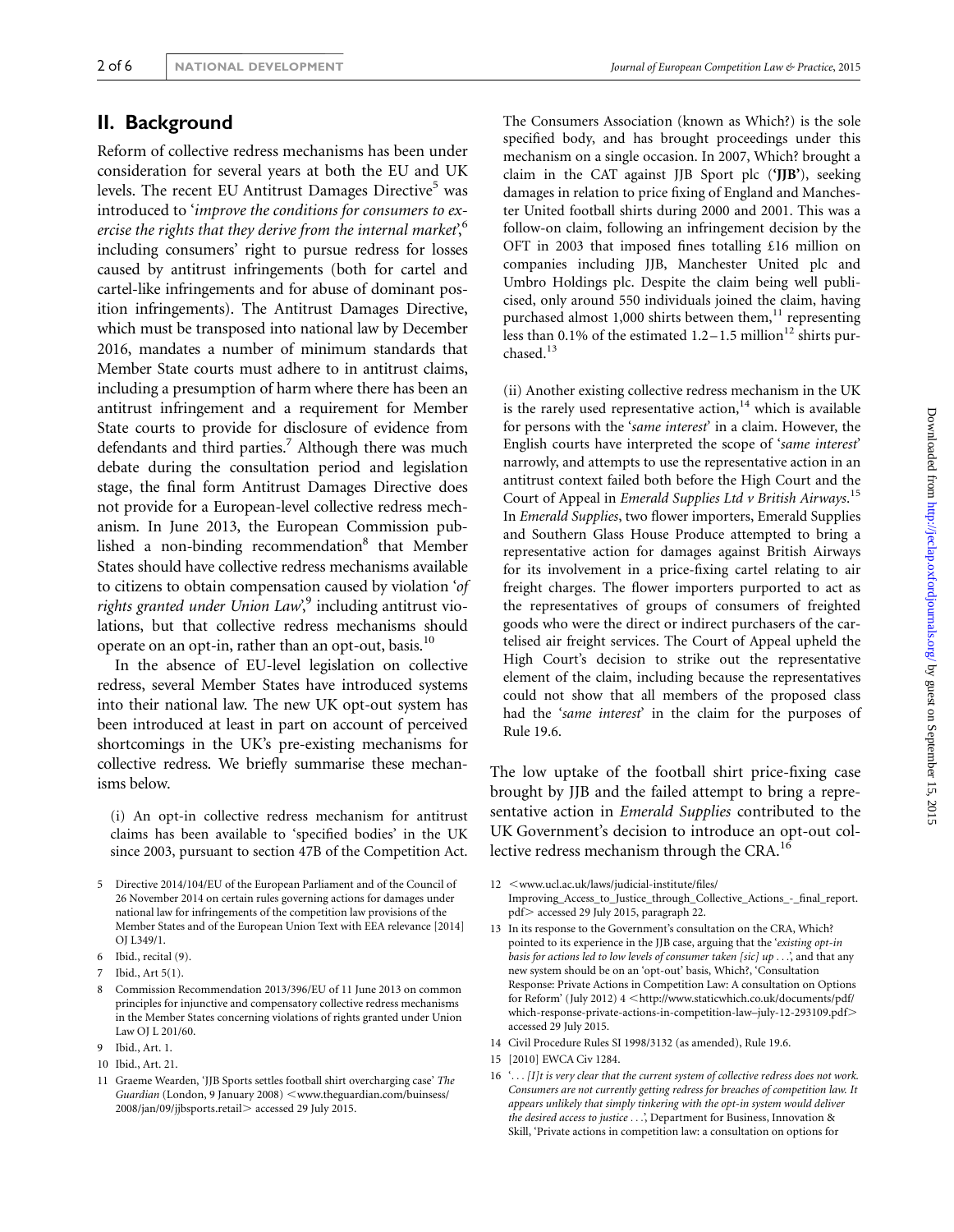In its consultation on the CRA, the UK Government was keen to distinguish the new opt-out mechanism from US class action litigation. It is correct that the CRA system will not import certain significant features from the USA. In particular, punitive/exemplary damages and US-style treble damages will not be available in collective redress claims,<sup>17</sup> and damages will continue to be calculated on the compensatory basis; jury trials will not be introduced; and damages-based agreements<sup>18</sup> (contingency fees) will not be permissible in opt-out proceedings. Furthermore, the usual English litigation approach to cost-shifting will be retained, whereby the losing party is ordinarily ordered to pay the majority of the winner's legal costs, which significantly disincentives weak claims from being brought.

Nevertheless, the introduction of an opt-out system, and the automatic aggregation of qualifying claims, is a significant move towards US-style class action litigation.

#### III. Certifying claims

This section gives an overview of the process by which the CAT will 'certify' a claim or, in the language of the CRA, grant a collective proceedings order ('CPO'). Before examining certification, we briefly consider whether the collective redress mechanism in the CRA might apply retrospectively.

The collective redress mechanism introduced by the CRA arguably has retrospective application. The language of the CRA provides that the collective redress mechanism applies to claims arising before the commencement of the CRA as it applies to claims arising after the time.<sup>19</sup> English law operates a presumption against retrospective statutory application, but the presumption can be discharged, including where the language of the act plainly gives retrospective effect.<sup>20</sup> In the consultation period prior to the CRA becoming law, the UK Government signalled its intent that the collective redress mechanism would have retrospective effect, and pointed out that the changes were procedural and did not proscribe previously legal conduct. $^{21}$ 

reform – government response' (BIS/13/50, 2013) 5.12 <[https://www.gov.](https://www.gov.uk/government/uploads/system/uploads/attachment_data/file/70185/13-501-private-actions-in-competition-law-a-consultation-on-options-for-reform-government-response1.pdf) [uk/government/uploads/system/uploads/attachment\\_data/file/70185/13-](https://www.gov.uk/government/uploads/system/uploads/attachment_data/file/70185/13-501-private-actions-in-competition-law-a-consultation-on-options-for-reform-government-response1.pdf) [501-private-actions-in-competition-law-a-consultation-on-options-for](https://www.gov.uk/government/uploads/system/uploads/attachment_data/file/70185/13-501-private-actions-in-competition-law-a-consultation-on-options-for-reform-government-response1.pdf)[reform-government-response1.pdf](https://www.gov.uk/government/uploads/system/uploads/attachment_data/file/70185/13-501-private-actions-in-competition-law-a-consultation-on-options-for-reform-government-response1.pdf)> accessed 29 July 2015.

- 17 CRA, sch. 8, para. 6, 47C(1).
- 18 Where the attorney's fees are calculated by reference to damages awarded/ settlement amount, rather than to hourly rates.
- 19 CRA, sch. 8, para. 5(2).
- 20 Chebaro v. Chabaro [1987] Fam. 127.
- 21 Department for Business, Innovation & Skill, 'Consumer rights bill: statement on policy reform and responses to pre-legislative scrutiny' (Cm 8796, 2014) 37 <[https://www.gov.uk/government/uploads/system/](https://www.gov.uk/government/uploads/system/uploads/attachment_data/file/274912/bis-14-566-consumer-rights-bill-statement-on-policy-reform-and-responses-to-pre-legislative-scrutiny.pdf) [uploads/attachment\\_data/file/274912/bis-14-566-consumer-rights-bill](https://www.gov.uk/government/uploads/system/uploads/attachment_data/file/274912/bis-14-566-consumer-rights-bill-statement-on-policy-reform-and-responses-to-pre-legislative-scrutiny.pdf)[statement-on-policy-reform-and-responses-to-pre-legislative-scrutiny.](https://www.gov.uk/government/uploads/system/uploads/attachment_data/file/274912/bis-14-566-consumer-rights-bill-statement-on-policy-reform-and-responses-to-pre-legislative-scrutiny.pdf)

Even if the collective redress mechanism applies retrospectively, there is significant doubt over how retrospective application will operate in practice, as the legislation's approach to limitation periods is confused. Claims brought in the High Court, including antitrust claims, are subject to the Limitation Act 1980, which, in broad terms, applies a 6-year limitation period starting from when the cause of action accrues (although the start time is delayed where wrongdoing is deliberately concealed). Prior to the CRA coming into force, the CAT applied its own distinct limitation rules, requiring that claims be brought by 2 years from the later of (a) exhaustion of the defendant's right to appeal against the relevant regulator's infringement decision, or (b) when the cause of action accrued.<sup>22</sup> Prior to the CRA coming into force, the CAT's jurisdiction for damages claims is restricted to follow-on claims; hence, the reason why its distinct limitation regime referenced the relevant antitrust infringement decision relied on by the claimant in its damages claim. However, when in force, the CRA will apply the Limitation Act 1980 to damages claims in the CAT, bringing its limitation regime into line with that in the High Court.<sup>23</sup> A complication arises in that the CAT will apply its old limitation rules to claims actionable prior to when the CRA came into force.<sup>24</sup> The effect of this is that while the CAT might arguably have retrospective standing for standalone claims, including collective proceedings, it would apply its old limitation rules to these claims. How the CAT would apply its prior regime, which caters only for follow-on claims, to claims that are at least in part standalone, is entirely unclear.

Further uncertainty over the CRA's approach to limitation is caused by the requirement that, '[f]or the purpose of identifying claims which may be made in civil proceedings, any limitation rule or rules relating to prescription that would apply in such proceedings must be disregarded?<sup>25</sup> Rather than entirely disapplying limitation law, as its literal meaning suggests, it is likely that this language was included in the CRA erroneously. In the pre-CRA regime, the CAT's distinct 2-year limitation period was set out in

- 22 CAT Rules, SI 2003/1372, Rule 31.
- 23 CRA, sch. 8, para. 8(1).
- 24 CRA, sch. 8, para. 8(2).
- 25 CRA, sch. 8, para. 4(1), 47A(4).

[pdf](https://www.gov.uk/government/uploads/system/uploads/attachment_data/file/274912/bis-14-566-consumer-rights-bill-statement-on-policy-reform-and-responses-to-pre-legislative-scrutiny.pdf) > accessed 29 July 2015: 'The Government accepts that on face value sections 47A and 47B may appear retrospective. However, the changes are of a procedural nature and they do not change the underlying competition law prior to commencement. They are not creating new competition law obligations, such as new categories of competition law infringement. Nor do they change how damages are calculated in respect of infringement. They are simply extending the jurisdiction of the Competition Appeal Tribunal. Defendants will only face damages for matters which already constituted competition law infringements.'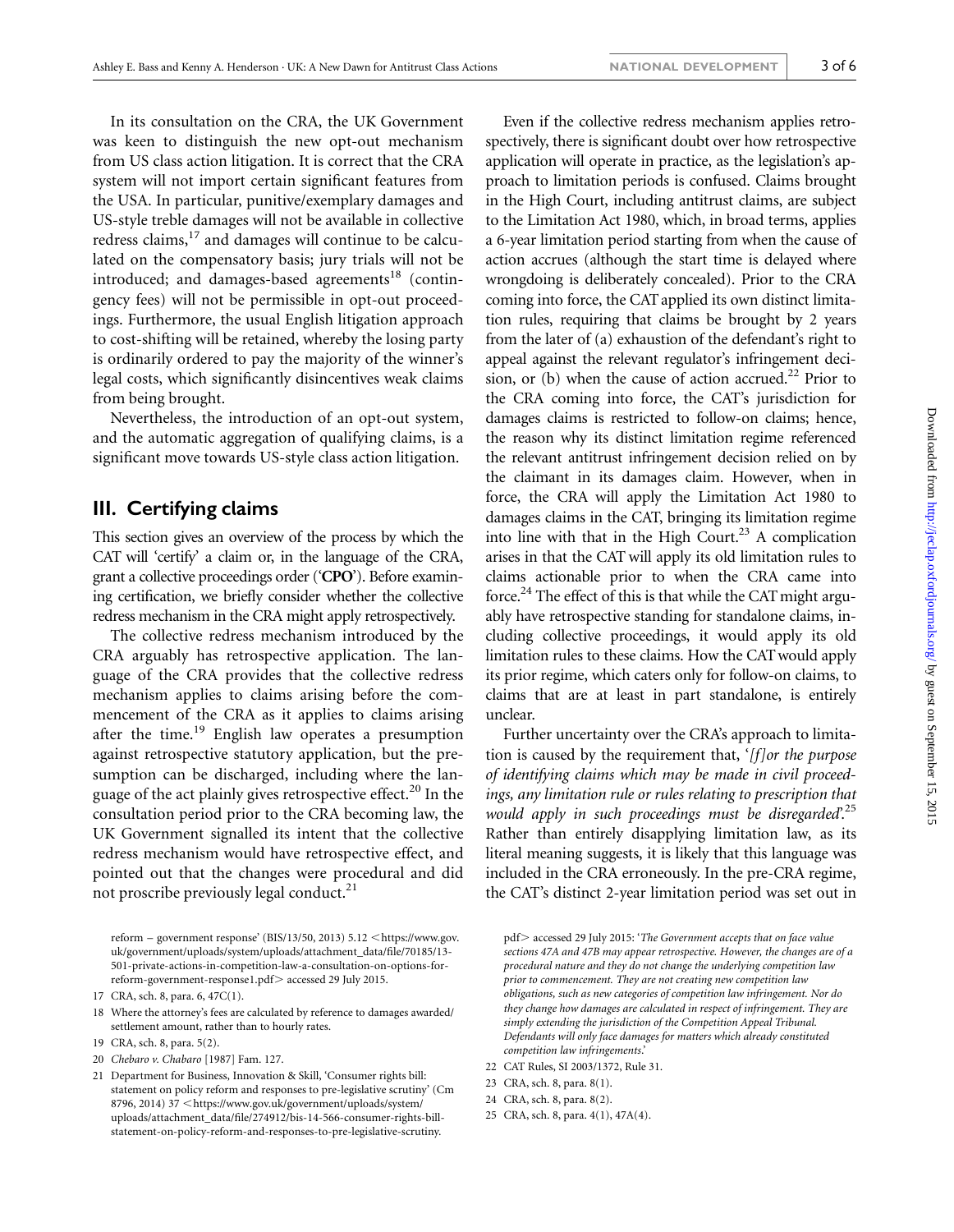the CAT Rules, so this language arguably served to disapply the Limitation Act 1980. Under the new regime, the Limitation Act 1980 does apply, and it appears that this language serves no purpose.

#### A. Granting a collective proceedings order

The circumstances in which collective proceedings can be brought are set out in the CRA and supplemented by the CAT's procedural rules. The UK Government has published and consulted on the draft CAT procedural rules (the 'Draft CAT Rules').<sup>26</sup> In this section, we consider the certification process, as provided for in the CRA and the Draft CAT Rules. In short, there are three stages to certification: first, whether the proposed class representative is suitable; second, whether the claims are suitable for collective redress; and third, if suitable for collective redress, whether the claim should proceed on an opt-in or on an opt-out basis.

#### 1. The representative

The proposed representative need not be a member of the class,<sup>27</sup> but the CAT must be satisfied that it is 'just and reasonable<sup>28</sup> that they be the representative for the proceedings. The Draft CAT Rules provide that, in determining whether it just and reasonable to authorise the proposed class representative, the CAT should consider whether the nominee: $2<sup>9</sup>$ 

(i) would fairly and adequately act in the interests of the class members;

(ii) has, in relation to the common issues for the class members, a material conflict of interest with the class members;

(iii) in circumstances where more than one proposed representative is seeking approval, is the most suitable representative;

(iv) will be able to pay the defendant's recoverable costs if so ordered;

(v) in circumstances where the claimants are seeking an interim injunction, would be able to satisfy any necessary cross-undertaking in damages.

As to the first criterion of whether the proposed representative would act fairly and adequately in the interests of the class members, the Draft CAT Rules require that the CAT should 'take into account all the circumstances'. The Draft CAT Rules provide<sup>30</sup> a non-exhaustive list of criteria to consider in making this assessment, including whether the proposed representative has adequate arrangements for communicating and consulting with members of the class.

The criterion of whether the nominee will be able to pay the defendant's recoverable costs if so ordered will likely be an important battleground where a CPO is sought. Rule 26 of the Draft CAT Rules provides that for opt-out proceedings, any adverse costs award (eg should the defendant prevail at trial) will ordinarily be made against the class representative rather than against members of the class. $31$ To offset their cost risk, class representatives will likely seek assistance from third-party claims funders. The CAT will consider these arrangements when deciding whether or not the proposed representative is suitable.

### 2. Suitability for collective redress proceedings

Rule 78(1) of the Draft CAT Rules provides that the CAT may certify a claim as eligible for collective proceedings where the proceedings (i) are brought on behalf of an identifiable class of persons, (ii) raise common issues, and (iii) are suitable to be brought in collective proceedings. When considering 'suitability', draft Rule 78(2) provides that the CAT should consider factors such as 'the costs and benefits of continuing the collective proceedings', the 'size and nature of the class', and 'whether it is possible to determine for any person whether he is or is not a member of the class'.

### 3. Whether collective proceedings should be on an opt-in or on an opt-out basis

Rule 78(3) of the Draft CAT Rules provides that in determining whether collective proceedings should proceed on an opt-in or on an opt-out basis, the CAT will 'take into account all matters it thinks  $\hat{n}t$ , including 'the strength of the claims' and 'whether it is practicable for the proceedings to be brought as opt-in collective proceedings, having regard to all the circumstances, including the estimated amount of damages that individual class members may recover'. The requirement to consider whether it is practicable to bring claims on an opt-in basis arguably suggests a presumption in favour of opt-in proceedings,

<sup>26</sup> The results of the consultation are due to be published in August 2015.

<sup>27</sup> CRA, sch. 8, para. 5(1), 47B8(a). There is no express restriction on who can act as a representative, which is a marked change from the previous regime where claims had to be brought by a 'specified body'. In its consultation, the Government indicated that there should be a restriction on law firms, third-party funders, or special purpose vehicles acting as representatives, although this prohibition is not included in the Draft CAT Rules.

<sup>28</sup> CRA, sch. 8, para. 5(1), 47B8(b) and Draft CAT Rules, Rule 77(1)  $\lt$ [https://](https://www.gov.uk/government/uploads/system/uploads/attachment_data/file/401972/bis-15-76-draft-competition-appeal-tribunal-rules-2015.pdf) [www.gov.uk/government/uploads/system/uploads/attachment\\_data/file/](https://www.gov.uk/government/uploads/system/uploads/attachment_data/file/401972/bis-15-76-draft-competition-appeal-tribunal-rules-2015.pdf)

[<sup>401972/</sup>bis-15-76-draft-competition-appeal-tribunal-rules-2015.pdf](https://www.gov.uk/government/uploads/system/uploads/attachment_data/file/401972/bis-15-76-draft-competition-appeal-tribunal-rules-2015.pdf). accessed 29 July 2015.

<sup>29</sup> Ibid., Rule 77(2).

<sup>30</sup> Ibid., Rule 77(3).

<sup>31</sup> There are exceptions, including where an individual class member, rather than the representative, makes an application to the court.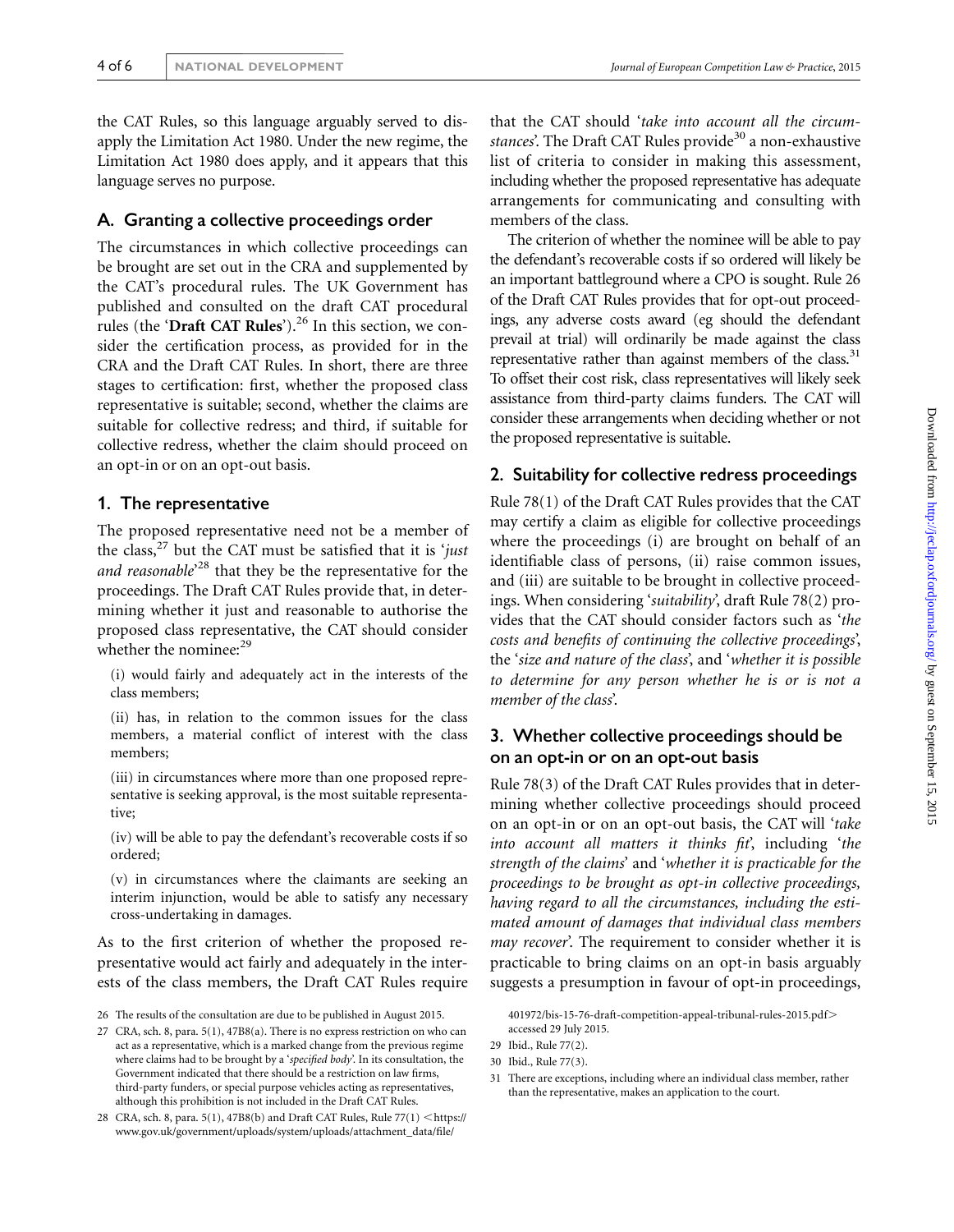ie it will be for the claimants or representative to argue that a claim should proceed on an opt-out basis on account of there being insufficient financial incentive for individual putative class members to proactively opt in.

## IV. Similar mechanisms in other EU jurisdictions

The UK is not the only EU jurisdiction to introduce an opt-out mechanism. Belgium passed a law on collective actions that came into force in September 2014.32 Collective actions are be available in relation to consumer disputes including competition law claims. Like the UK mechanism, the opt-out element of the Belgian law is only available to Belgian-domiciled claimants.

As with the CRA, the process has judicial oversight, as the court must decide whether a collective action would be more appropriate than an individual action and whether an opt-in or opt-out claim is more appropriate. Unlike the UK law (at least based on the current version of the Draft CAT Rules), there is a restriction on who can act as the representative (eg specific consumer organisations or the ombudsman). The Belgian law also provides for a specific three-part procedure that must be followed in each case: first, the court must rule on the admissibility of the claim; second, there is a mandatory negotiation stage; and finally, if negotiations are unsuccessful, the court will rule on the merits. Although there are some similarities between the Belgian law and the new UK law, the fact that claims may only be brought by specified representatives means the Belgian law may have more limited impact. Furthermore, the Belgian law is restricted to consumer claims, and so, unlike the UK mechanism, may not be available to SMEs. Finally, the geographical restriction that only Belgian-domiciled claimants can be included in the class on an opt-out basis will likely limit the impact of the Belgian system relative to the UK system, on account of the former being a smaller economy with a smaller population.

In Portugal, opt-out claims have been possible since the mid-1990s. $^{33}$  A collective action may be brought by any citizen, association, and/or foundation that promotes the protection of the general interests described in the Portuguese Constitution to claim compensation for the infringement of those interests. The list of protected interests is not exhaustive, meaning that a claim on the

34 In multiple recent decisions, the Supreme Court has reaffirmed that the class mechanism should be the exception to the usual rule that litigation is conducted by individuals. See eg Comcast Corp. v. Behrend, 133 S. Ct. 1426, basis of breaches of competition law is possible. An optout mechanism is the default position for such claims. Despite having been in force for nearly 20 years, the law has been relatively rarely used, especially in relation to competition claims.

In recent years, other European jurisdictions, such as France and Italy, have introduced collective redress mechanisms available for use in antitrust damages claims, although they are in line with the EC's recommendations that such claims may only be brought on an opt-in basis.

## V. Considerations from the US experience

As mentioned, there is no UK analogue or existing equivalent to the opt-out mechanism introduced by the CRA; so, it is useful to examine how class certification has been approached in the USA, to help identify the key issues that may arise in certification proceedings under the CRA.

The test in the Draft CAT Rules for CPOs substantially overlaps with the test applied by the US courts under Rule 23 of the Federal Rules of Civil Procedure ('FRCP') for class actions. FRCP  $23(a)$  requires  $(1)$  that the class is so numerous that joinder is impracticable, (2) that there are questions of law or fact common to the class, (3) that the claims or defences of the representative parties are typical of the class, and (4) that the representative parties will fairly and adequately represent the class. In addition, FRCP 23(b)(3), a common type of class action in the antitrust damages context, requires that the common issues of the class predominate over individual issues and that the class action is superior to other available methods for fairly and efficiently adjudicating the controversy.

Given the overarching similarity between the CAT test and the FRCP 23 test, the arguments that have been considered in the USA may be instructive to the CAT and to the parties in UK collective proceedings on the question of whether to grant a CPO. Indeed, the US antitrust defence bar has recently made significant strides in reigning in the excesses of private antitrust actions, particularly in the class action context, and arguments and strategies deployed in the USA may prove quite useful for defendants to UK claims.<sup>34</sup>

It bears noting, however, that depending on how the CAT applies the standards outlined in the Draft CAT

<sup>32</sup> Code of Economic Law, Book XVII, Title II (Wetboek Economisch Recht, Boek XVII Titel 2).

<sup>33</sup> Law 83/1995 of 31 August 1995 (Lei n° 83/95, de 31 de Agosto 1998).

<sup>1432 (2013), &#</sup>x27;[t]he class action is "an exception to the usual rule that litigation is conducted by and on behalf of the individual named parties only"'; Am. Express Co. v. Italian Colors Restaurant, 133 S. Ct. 2304, 2310 (2013), '[Rule 23]imposes stringent requirements for certification that in practice exclude most claims.'